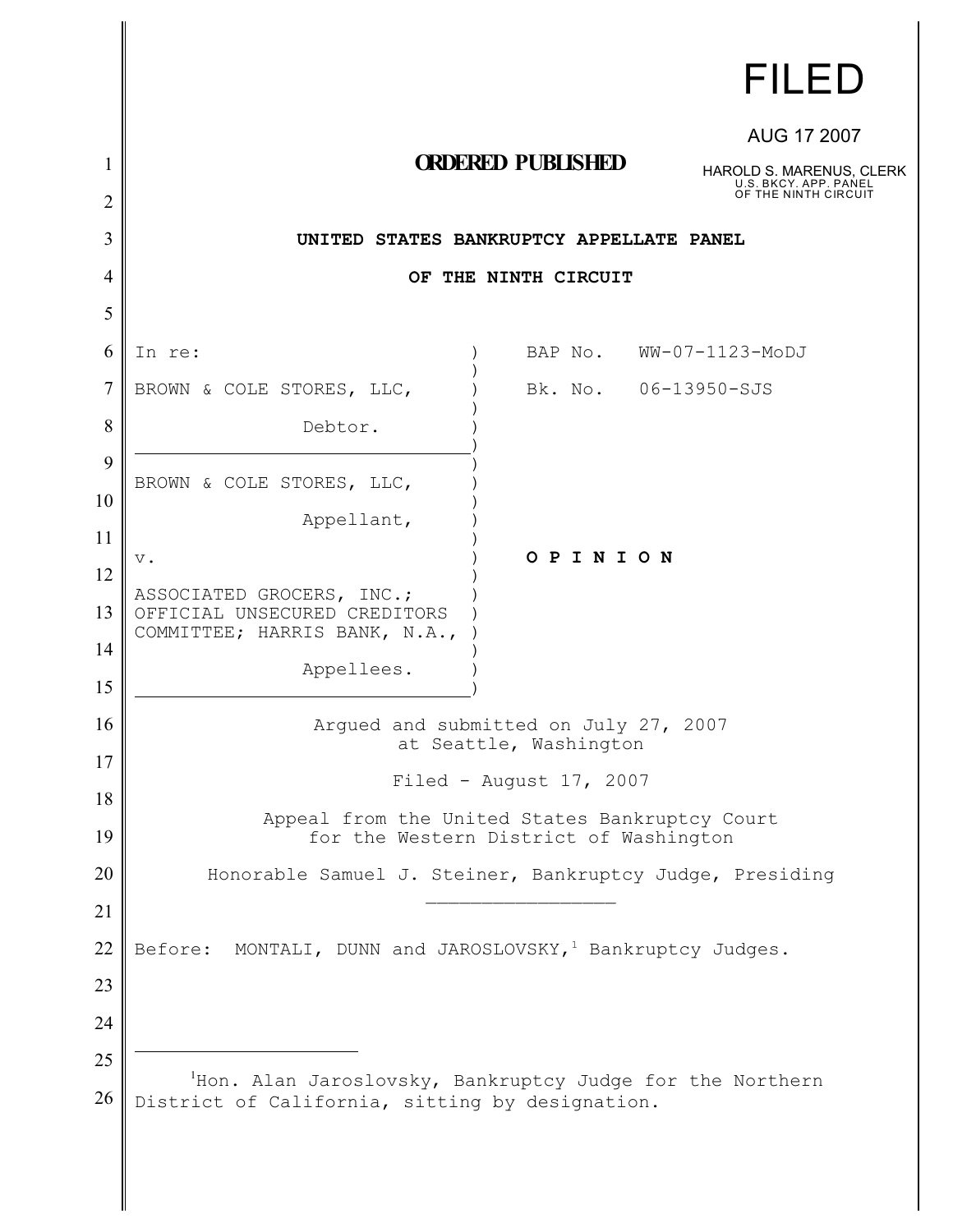1 MONTALI, Bankruptcy Judge:

3 4 5 6 7 8 9 10 11 12 13 This case presents us with an issue of first impression regarding new section 503(b)(9) (" $\frac{1}{5}$  503(b)(9)") of the Bankruptcy Code, as amended in  $2005.^2$  We expect that the issue is of great importance to many sellers of goods to troubled companies. The new provision gives expense-of-administration priority ("administrative priority") to a claim for the value of goods received by a debtor within 20 days before the commencement of the case and sold in the ordinary course of business ("twenty-day sales").<sup>3</sup> The bankruptcy court granted administrative priority to a claim that may also be secured and denied the debtor's claim of setoff. We AFFIRM the grant of administrative priority; we REVERSE the denial of setoff.

14

15

 $\mathfrak{D}$ 

19 20 21 22 23  $24$ 25 26 The legislative history of  $\frac{1}{5}$  503(b)(9) "suggests that it was aimed at providing relief to sellers of goods who fail to give the required notice under the reclamation provision of section  $546(c)$  [.]" Shirley S. Cho, The Intersection of Critical Vendor Orders and Bankruptcy Code § 503(b)(9), 29 Cal. Bankr. J. 7, 11 (2007), citing BAPCPA, Pub. L. No. 109-8 at § 1227. The administrative priority status accorded by  $\frac{1}{5}$  503(b)(9) is not limited to "critical vendors," a term that is not defined in the Bankruptcy Code. Alan N. Resnick, The Future of the Doctrine of Necessity and Critical-Vendor Payments in Chapter 11 Cases, 47 B.C. L. Rev. 183, 205 (Dec. 2005) (§ 503(b)(9) administrative priority does not require a demonstration that the creditor is "critical" or that payment of the claim is necessary for a successful reorganization, especially since § 503(b)(9) also applies in liquidation cases).

<sup>16</sup> 17 18  $2$ Unless otherwise indicated, all chapter and section references are to the Bankruptcy Code, 11 U.S.C. §§ 101-1532, as revised by The Bankruptcy Abuse Prevention and Consumer Protection Act of 2005, Pub. L. 109-8, Apr. 20, 2005, 119 Stat. 23 ("BAPCPA").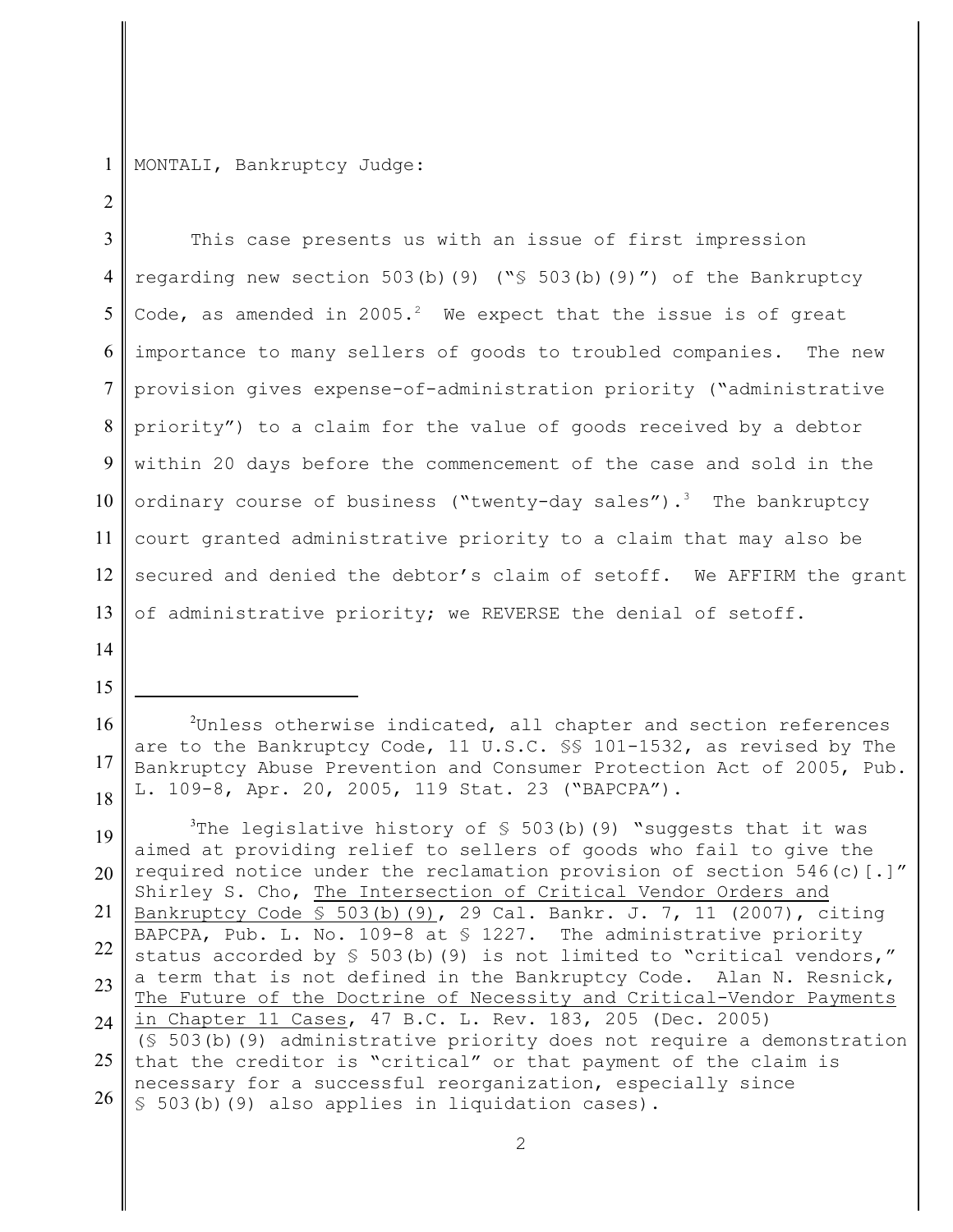## I. FACTS

2 3 4 5 Debtor and appellant Brown and Cole Stores, LLC ("B&C"), is a large, privately-held grocery store chain. It operates 27 stores in Washington state. It employs about 1,500 people and has annual revenues of about \$280 million.

6 7 8 9 10 11 12 13 14 15 16 17 18 19 20 21 Creditor and appellee Associated Grocers, Incorporated ("AGI"), is B&C's principal supplier and wholesaler, with sales to B&C of \$2.5 to \$3 million per week. AGI is a cooperative and B&C is its largest shareholder, holding approximately 25% of AGI's outstanding stock. AGI claims a first-position security interest in the AGI stock<sup>4</sup> to secure all indebtedness of B&C to AGI. The total indebtedness asserted by AGI has several components: approximately \$907,000 for products covered by the Perishable Agricultural Commodities Act ("PACA") and sold prior to bankruptcy; approximately \$4,166,000 for goods sold more than twenty-days before bankruptcy and not included in the PACA claim; pre-petition rent under various leases in the approximate amount of \$125,000; potential rejection damages in excess of \$4,637,000 on account of lease rejections that likely have occurred, plus additional rejection damages that could exceed \$10,000,000; and nearly \$6,380,000 for the twenty-day sales (the "twenty-day sales claim").

1

<sup>22</sup>

<sup>23</sup>  $24$ 25 26 <sup>4</sup>The value of that stock is disputed by the parties. B&C contends that it is significantly more than the amount AGI is owed. AGI contends that B&C is bound to a value based on the stock's book value. Because we hold that AGI's twenty-day sales claim is entitled to administrative priority whether it is over-secured, under-secured, or unsecured, the value of the stock is irrelevant to our decision.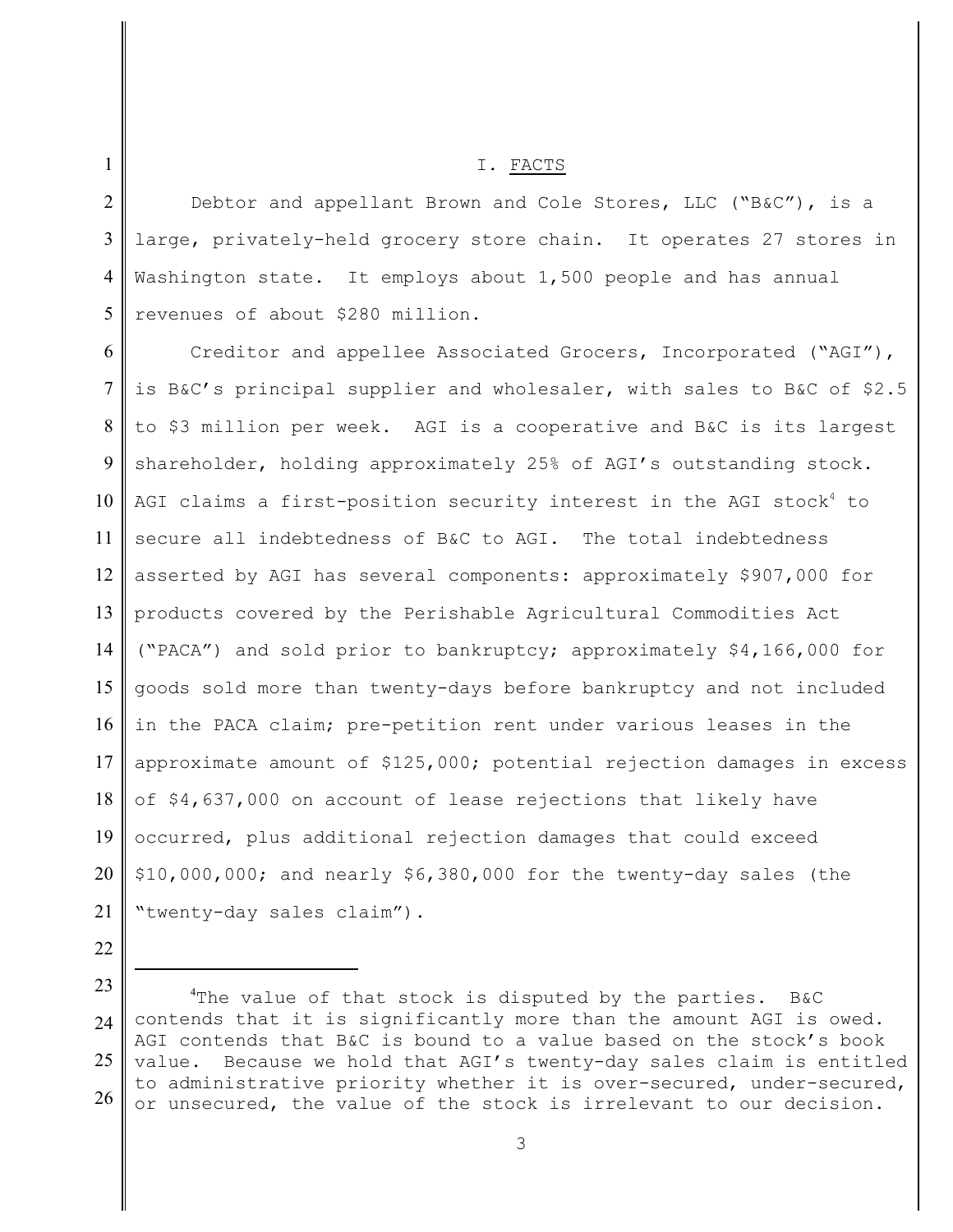1  $\mathcal{L}$ 3 4 5 6 7 8 9 10 11 12 13 14 15 16 17 18 19 20 21 22 23 24 25 26 B&C and AGI are parties to a Master Supply Agreement which contains a "most favored nations" pricing provision requiring AGI to sell goods to B&C on terms no less favorable than to any other of AGI's shareholders or customers. B&C contends that for some time prior to bankruptcy, AGI breached the Master Supply Agreement by selling goods to B&C at higher prices than it charged other customers. B&C also contends that AGI unlawfully terminated a rebate program that has caused damages "well into seven figures." Shortly after B&C filed its chapter 11 petition on November 7, 2006, AGI filed a motion for allowance and payment of \$6,379,879.51 for the twenty-day sales claim. It relied on  $\S$  503(b)(9), which provides: (b) After notice and a hearing, there shall be allowed administrative expenses . . . , including–- . . . (9) the value of any goods received by the debtor within 20 days before the date of commencement of a case under this title in which the goods have been sold to the debtor in the ordinary course of such debtor's business. B&C opposed AGI's motion on four grounds. First, it argued that AGI's claim was not entitled to administrative priority under § 503(b)(9) because it was a secured claim. At oral argument counsel for B&C clarified that it is the security claimed by AGI for the twenty-day sales claim that disqualifies that claim for administrative priority, regardless of whether AGI's other claims are secured, partially secured or unsecured. Second, B&C argued that since AGI's twenty-day sales claim was fully secured, allowing payment to AGI of an administrative priority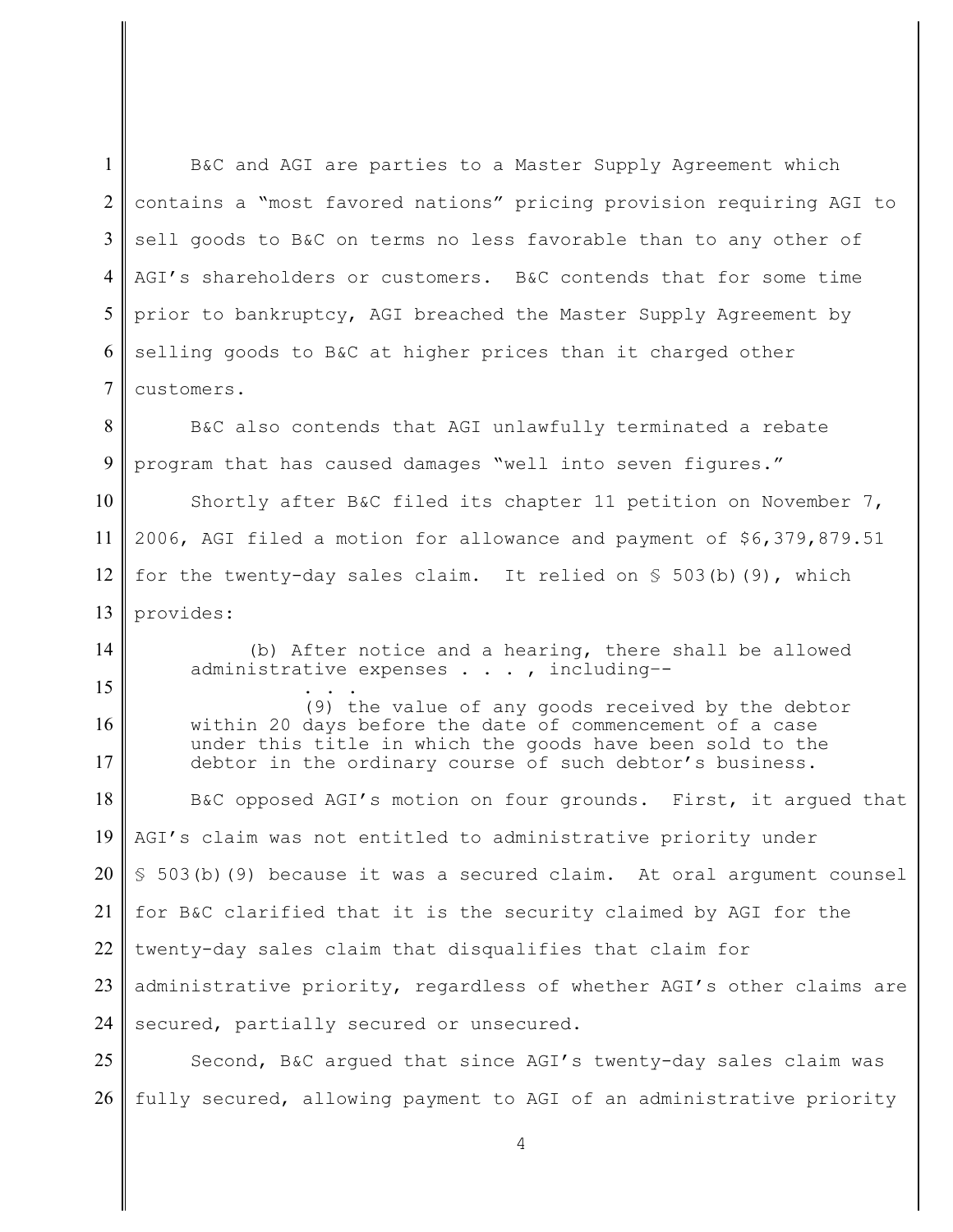| 1   claim would be inequitable to other creditors. Third, B&C contended  |
|--------------------------------------------------------------------------|
| 2 that it was entitled to a setoff for its damage claims arising out of  |
| 3   AGI's breach of the "most favored nations" pricing provision of the  |
| 4 Master Supply Agreement and termination of the rebate program.         |
| 5 Fourth, it argued that any payment should be deferred until plan       |
| 6 confirmation. AGI subsequently withdrew its demand for immediate       |
| 7   payment, leaving only the first three arguments to be decided by the |
| 8   bankruptcy court.                                                    |

9 10 11 12 13 14 15 16 The bankruptcy court granted AGI's motion and denied B&C's request for a setoff. In support of its ruling, the court found that the plain meaning of  $$503(b)(9)$  was to allow administrative priority regardless of security. In support of its refusal to allow setoff, it held that unsecured claims cannot be set off against administrative priority claims and that B&C was equitably estopped from asserting a setoff because it had ordered the goods from AGI while contemplating bankruptcy. The court stated:

Now, on top of that, offset is an equitable doctrine, and I really have my doubts as to the debtor's conduct immediately before the filing in the ordering and accepting delivery of these goods. In other words, I don't think the debtor acted in an equitable manner, and therefore, an offset is not allowable.

This timely appeal followed.<sup>5</sup>

17

18

19

20

<sup>22</sup> 23 24 25 26  $\text{On April } 30$ , 2007, B&C filed a Request For Judicial Notice with us. It asks that we consider a public record of a sale by AGI of its real property referred to by B&C in its opening brief. This information, obviously, was not available to the bankruptcy court and has no bearing on our review of the bankruptcy court's decision. The Request For Judicial Notice is DENIED, particularly because the postappeal sale is immaterial to resolution of this appeal, and thus no (continued...)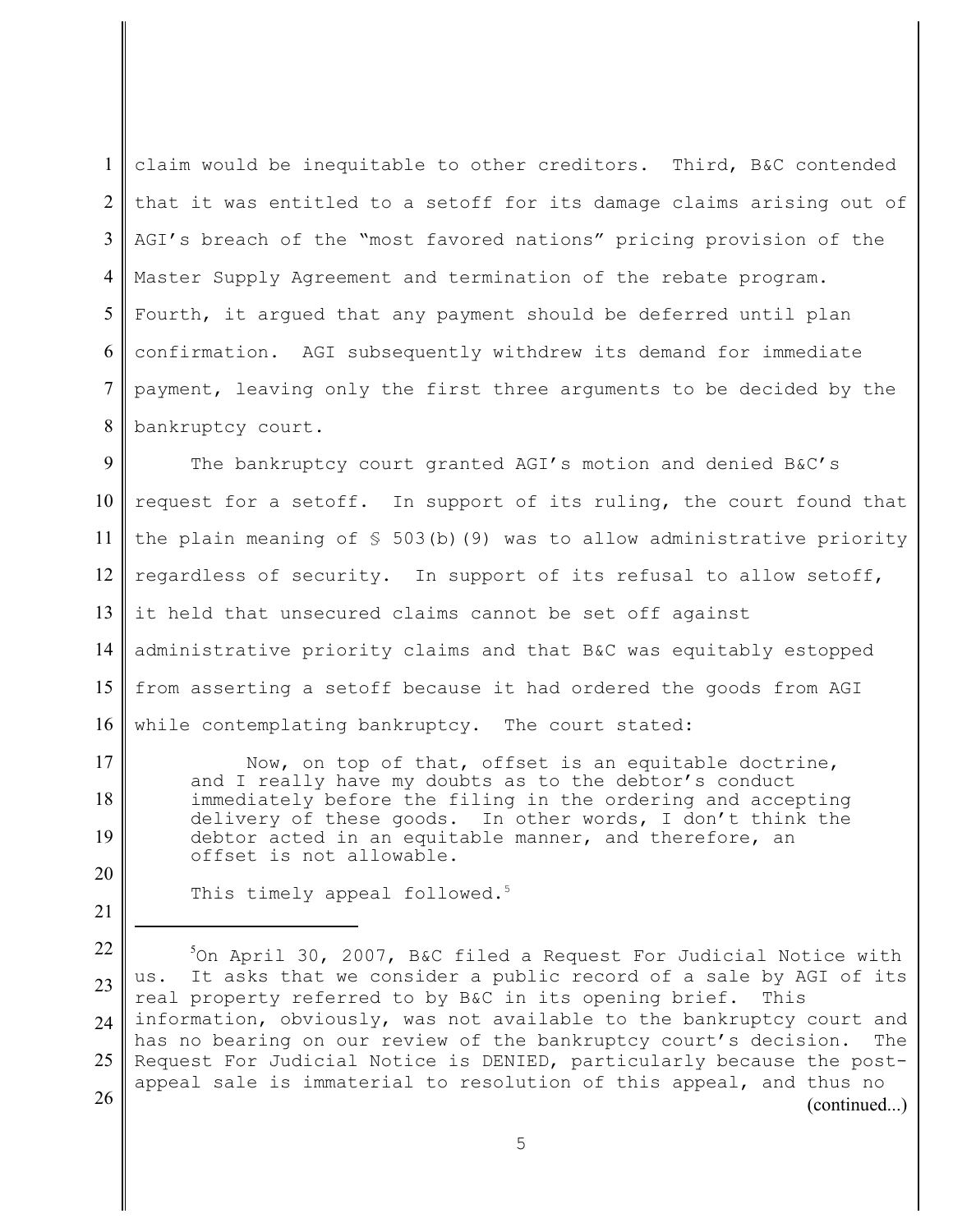| 1      | II. ISSUES                                                                                                                          |
|--------|-------------------------------------------------------------------------------------------------------------------------------------|
| 2<br>3 | Is a secured claim entitled to an administrative priority<br>Α.<br>pursuant to $\frac{1}{5}$ 503(b)(9)?                             |
| 4      | Did the bankruptcy court properly deny B&C's request for<br><b>B.</b><br>setoff?                                                    |
| 5      |                                                                                                                                     |
| 6      | III. STANDARDS OF REVIEW                                                                                                            |
| 7      | Interpretation of a statute is a question of law which we review                                                                    |
| 8      | Smith v. Arthur Andersen LLP, 421 F.3d 989, 1006 (9th Cir.<br>de novo.                                                              |
| 9      | 2005). We review decisions to allow or disallow setoff under \$ 553                                                                 |
| 10     | for abuse of discretion. Biggs v. Stovin (In re Luz Int'l, Ltd.),                                                                   |
| 11     | 219 B.R. 837, 840 (9th Cir. BAP 1998); HAL, Inc. v. United States (In                                                               |
| 12     | re HAL, Inc.), 196 B.R. 159, 161 (9th Cir. BAP 1996), aff'd, 122 F.3d                                                               |
| 13     | 851 (9th Cir. 1997); United States v. Arkison (In re Cascade Roads,                                                                 |
| 14     | Inc.), 34 F.3d 756, 763 (9th Cir. 1994).                                                                                            |
| 15     |                                                                                                                                     |
| 16     | DISCUSSION<br>IV.                                                                                                                   |
| 17     | A Secured Claim May be Given § 503(b) (9) Administrative<br>Α.                                                                      |
| 18     | Priority.                                                                                                                           |
| 19     | As we have just noted in Cohen v. Lopez (In re Lopez), B.R.                                                                         |
| 20     | (9th Cir. BAP August 3, 2007), interpreting a statutory provision                                                                   |
| 21     |                                                                                                                                     |
| 22     | $\frac{5}{2}$ (continued)<br>extraordinary circumstances here warrant a review of material not                                      |
| 23     | considered by the bankruptcy court. Frankfurth v. Cummins (In re<br>Cummins), 20 B.R. 652, 653 (9th Cir. BAP 1982) ("Ordinarily an  |
| 24     | appellate court should base its decision on the facts as they existed                                                               |
| 25     | at the time the trial court made its decision[,]" although in<br>extraordinary circumstances an appellate court may "'take judicial |
| 26     | notice of developments in a case on appeal which have occurred in the<br>[trial] court after the appeal was filed.'").              |
|        | 6                                                                                                                                   |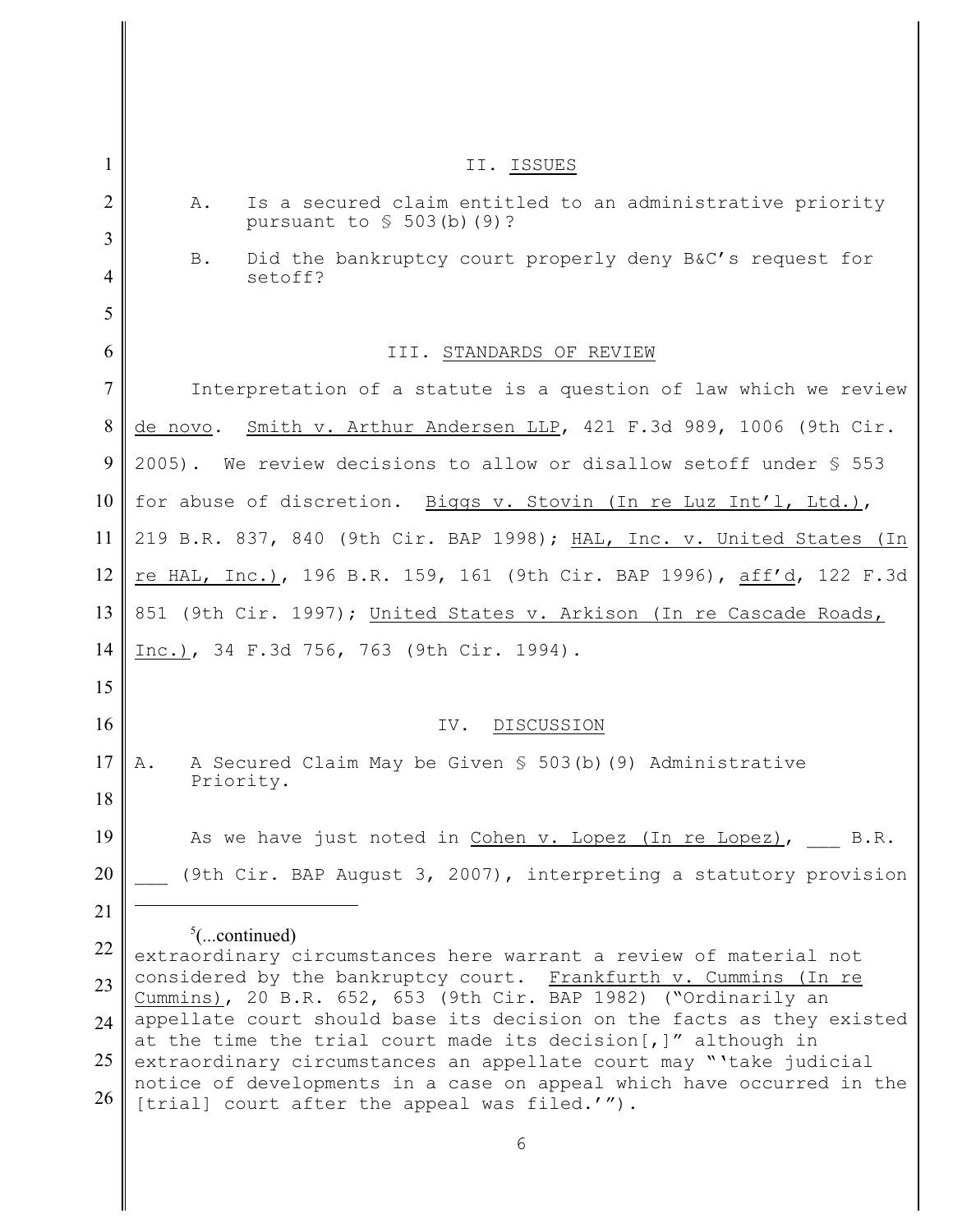| $\mathbf{1}$   | begins with the language of the statute itself. See Lamie v. U.S.                                                                           |
|----------------|---------------------------------------------------------------------------------------------------------------------------------------------|
| $\overline{2}$ | Trustee, 540 U.S. 526, 534 (2004) ("The starting point in discerning                                                                        |
| $\overline{3}$ | congressional intent is the existing statutory text [citation                                                                               |
| $\overline{4}$ | omitted], and not the predecessor statutes. It is well established                                                                          |
| 5              | that 'when the statute's language is plain, the sole function of the                                                                        |
| 6              | courts--at least where the disposition required by the text is not                                                                          |
| $\overline{7}$ | absurd--is to enforce it according to its terms.'" (quoting Hartford                                                                        |
| 8              | Underwriters Ins. Co. v. Union Planters Bank, N.A., 530 U.S. 1, 6                                                                           |
| 9              | $(2000))$ .                                                                                                                                 |
| 10             | B&C contends that we should disregard this fundamental principle                                                                            |
| 11             | of statutory interpretation and instead be quided by history of a                                                                           |
| 12             | nearby section, $\frac{1}{5}$ 503(b)(1)(B)(i). <sup>6</sup> Prior to BAPCPA, cases had been                                                 |
| 13             | divided whether administrative priority was available for secured tax                                                                       |
| 14             | claims. In In re Florida Engineered Constr. Prods., Corp., 157 B.R.                                                                         |
| 15             | 698, 700 (Bankr. M.D. Fla. 1993), the court held:                                                                                           |
| 16             | Even a cursory analysis of the entire $S$ 503 leaves no doubt                                                                               |
| 17             | that all claims recognized under this Section are unsecured<br>claims, incurred by the estate after commencement of a                       |
| 18             | There is no evidence to assume that Congress ever<br>case.<br>intended to include secured claims within the scope of                        |
| 19             | \$ 503 which, by the way, enjoy a rank and a treatment even<br>higher than allowed administrative expenses.                                 |
| 20             | See also In re Sylvia Dev. Corp., 178 B.R. 96 (Bankr. D. Md. 1995).                                                                         |
| 21             | However, in City of New York v. R.H. Macy & Co. (In re R.H. Macy &                                                                          |
| 22             | Co.), 176 B.R. 315, 316-17 (S.D.N.Y. 1994), the district court                                                                              |
| 23             |                                                                                                                                             |
| 24             | <sup>6</sup> Section 503(b)(1)(B)(i) provides administrative priority for<br>any tax "incurred by the estate, whether secured or unsecured, |
| 25             | including property taxes for which liability is in rem, in personam,                                                                        |
| 26             | or both, except a tax of a kind specified in section 507(a) (8) of<br>this title[.]"                                                        |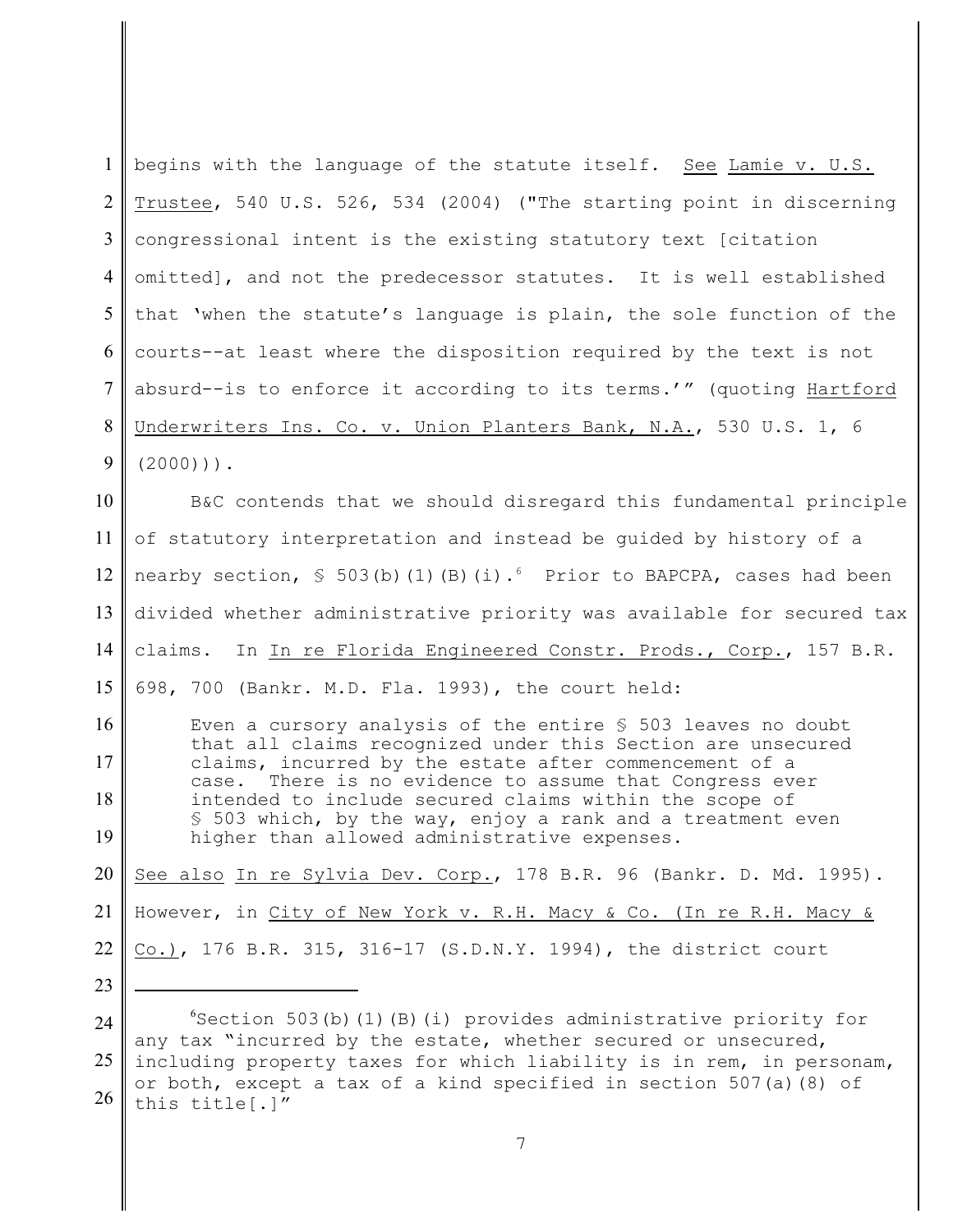1  $\mathcal{L}$ 3 4 reversed a bankruptcy court's ruling that a secured tax claim was not entitled to administrative priority. The split of authority was recognized by subsequent courts. See, e.g., In re Soltan, 234 B.R. 260, 269 (Bankr. E.D.N.Y. 1999).

5 6 7 8 9 10 11 12 13 BAPCPA amended  $\$$  503(b)(1)(B)(i) by inserting "whether secured or unsecured," after "any tax [] incurred by the estate," resolving the disagreement among the cases cited. Armed with that history, B&C asks us to infer that  $$503(b)(9)$  is limited to unsecured claims because of the absence of the word "secured" in the statute. In other words, because the BAPCPA amendments settled the question of what tax claims were eligible for administrative priority (secured, unsecured or both), we should conclude that  $\S$  503(b)(9) is limited to unsecured claims.

14 15 16 17 18 We reject that invitation. The provision is not ambiguous; as such, we must enforce it according to its terms and should not inquire beyond its plain language. Lamie, 540 U.S. at 534. Apart from finding no ambiguity in  $S$  503(b)(9), we note that Congress also declined to put the word "unsecured" into the same statute.<sup>7</sup> The

19

20 21 22 23  $24$ 25 26 'By the plain terms of the statute, a vendor's right to assert an administrative claim is limited in only three ways: (1) the vendor must have provided goods (not services); (2) the debtor must have received the goods within twenty-days of the commencement of the case; and (3) the goods must have been sold "in the ordinary course" of the debtor's business. "This right to an administrative claim does not depend on whether the seller has a right to reclaim under state law. . . . It applies even if the goods are no longer in the possession of the debtor or are not identifiable. It applies even if the goods are encumbered by a senior security interest." Sally S. Neely, How BAPCPA Affects the Rights of Unpaid Prepetition Sellers of (continued...)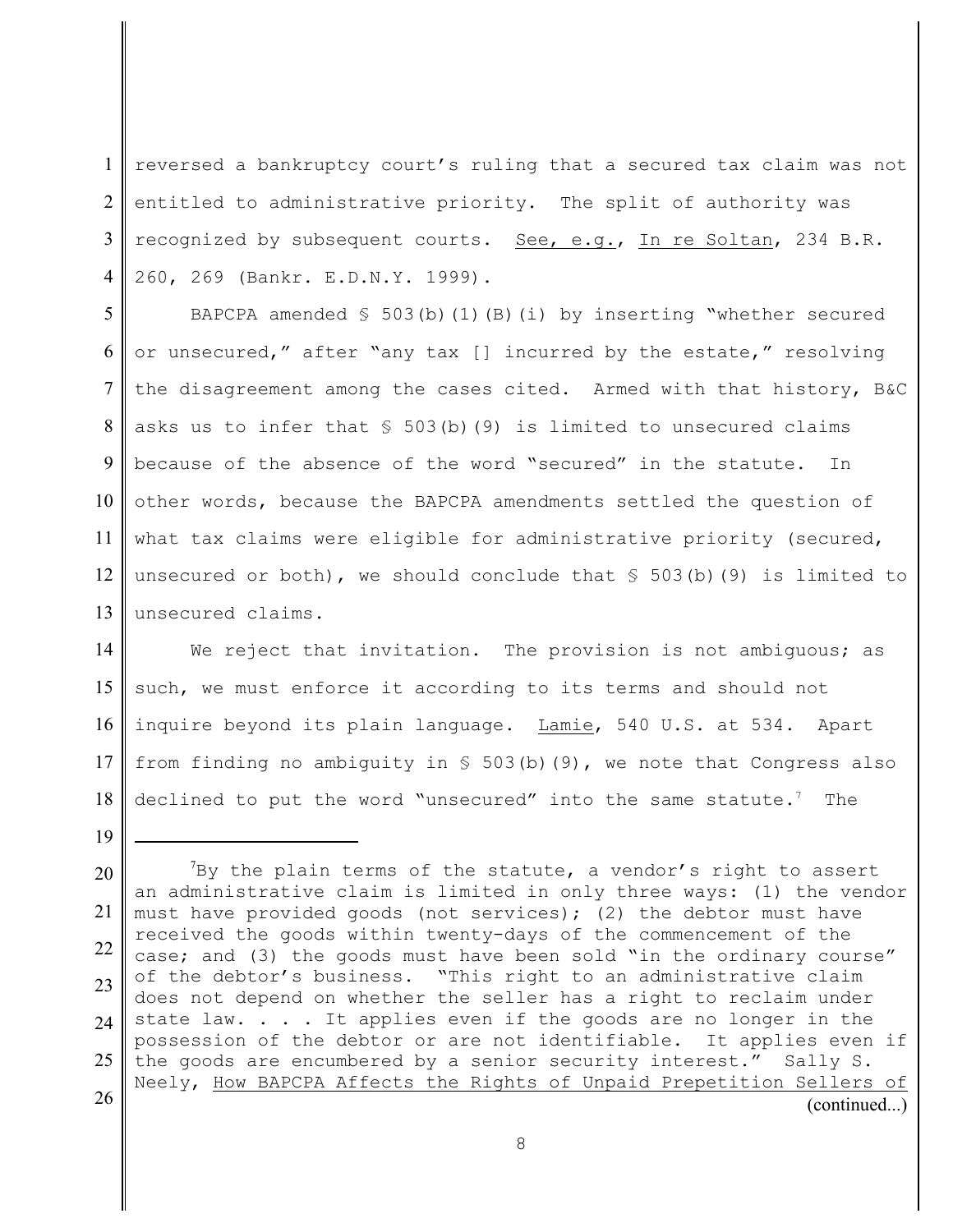1  $\mathfrak{D}$ obvious conclusion, therefore, is that all claims arising from twenty-day sales are entitled to administrative priority.

3 4 5 6 7 8 9 10 11 We can do nothing about B&C's contention that giving priority to a secured creditor may be inequitable to other creditors. First, it is up to Congress to decide which creditors have leverage and which do not. More importantly, if AGI's twenty-day sales claim is fully secured, then payment of it by B&C will free the value of the security for that claim for the benefit of other creditors. If AGI's claim proves to be undersecured or unsecured, then to deny administrative priority would be to ignore the statute, something we cannot do.<sup>8</sup>

12 B. Denial of Setoff was Improper.

13

14

17

18

1. There is the requisite element of mutuality in the competing claims.

15 16 The bankruptcy court ruled as a matter of law that "I don't see how you can setoff unsecured matters against a priority

## $\left( \text{...continued} \right)$

19 Goods, SM014 ALI-ABA 31 (March 2007). Nor is the administrative claim limited to critical vendors. Resnick, 47 B.C. L. Rev. at 205.

20 21 22 23  $24$ 25 26  $n^*$ The dissent is concerned that we are ignoring bankruptcy policy that permits a Chapter 11 debtor to "cramdown" a secured claim in full over time. Congress gave tremendous leverage to a twenty-day sales claimant such as AGI by permitting it to demand full payment as of confirmation, and in doing so, perhaps dramatically affecting the outcome of the case. The fact that the claim is also secured represents less leverage (albeit more than held by non-priority general unsecured claims) than having administrative priority. It is not our place to reallocate that leverage. In any event, if the dissent's view were the law, the holder of a twenty-day sales claim could simply waive its security, obtain administrative priority, and have equally powerful influence over the outcome of the case.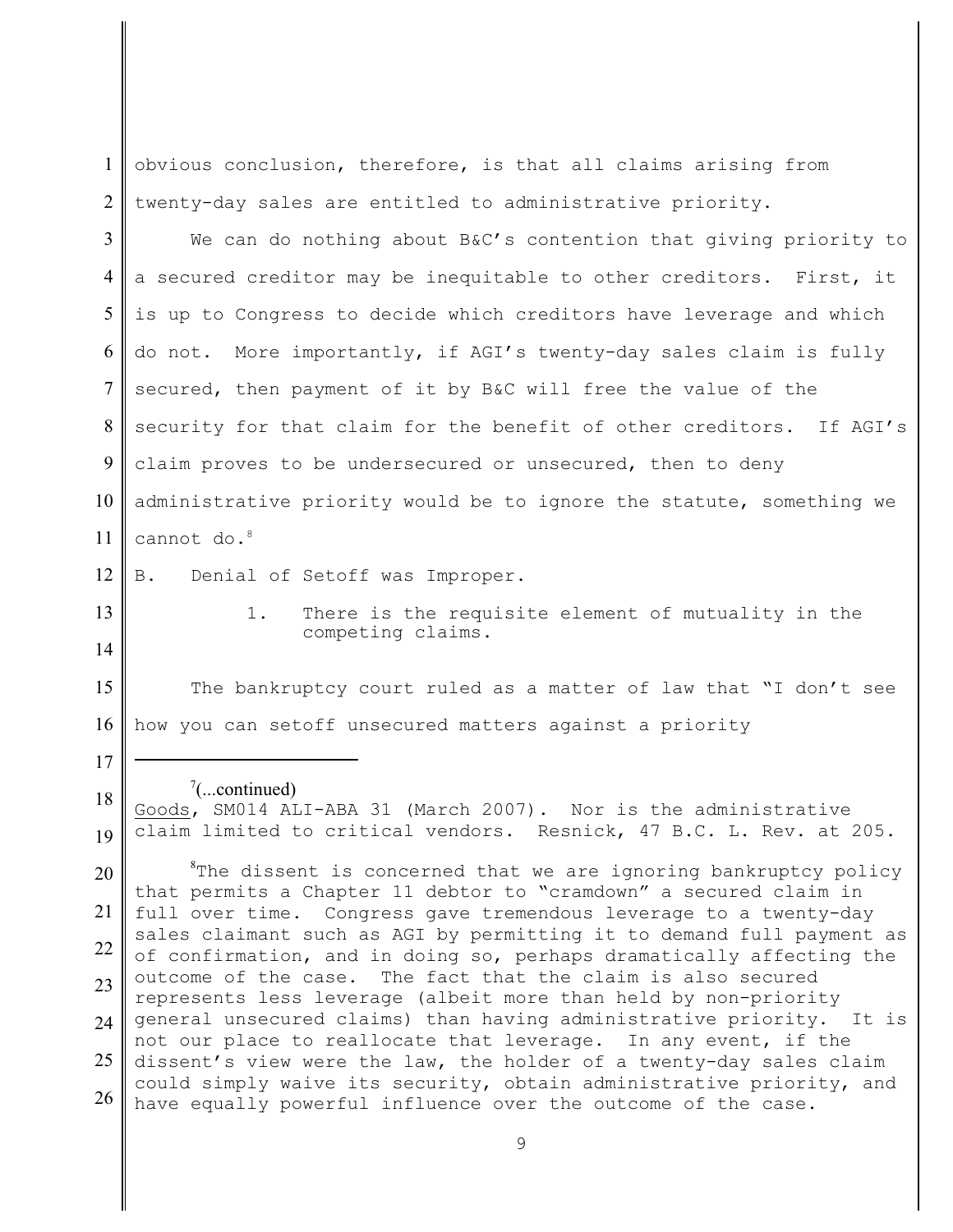1  $\mathcal{L}$ 3 4 5 6 7 8 9 10 administrative expense claim." While this principle undoubtedly seemed elementary and beyond dispute to the bankruptcy court, it did not take into consideration the uniqueness of  $\S$  503(b)(9) and the treatment Congress has given to twenty-day sales claims. Unlike all of the other subsections of  $\S$  503, subsection(b)(9) applies to prepetition debt. Congress has simply moved those claims up higher on the priority ladder. All of the other subsections of § 503 create administrative priority for postpetition debt. This is a crucial difference when applying the setoff provisions of the Bankruptcy Code.

Section 553(a) provides, in pertinent part:

(a) Except as otherwise provided in this section and in sections 362 and 363 of this title, this title does not affect any right of a creditor to offset a mutual debt owing by such creditor to the debtor that arose before the commencement of the case under this title against a claim of such creditor against the debtor that arose before the commencement of the case..

16 17 18 19 20 21 22 23 24 25 Thus the provisions of  $\S$  553(a), which provide for setoff of mutual debts which arise before bankruptcy, do not apply to most administrative priority claims but do apply to twenty-day sales claims, which by definition arise prepetition. See Luz Int'l, 219 B.R. at 843-44 ("In determining whether the right to setoff should be preserved in bankruptcy under  $\S$  553, the party asserting setoff must demonstrate the following: (1) the debtor owes the creditor a prepetition debt; (2) the creditor owes the debtor a prepetition debt; and (3) the debts are mutual."). It was therefore error for the bankruptcy court to determine, as a matter of law, that setoff

26

11

12

13

14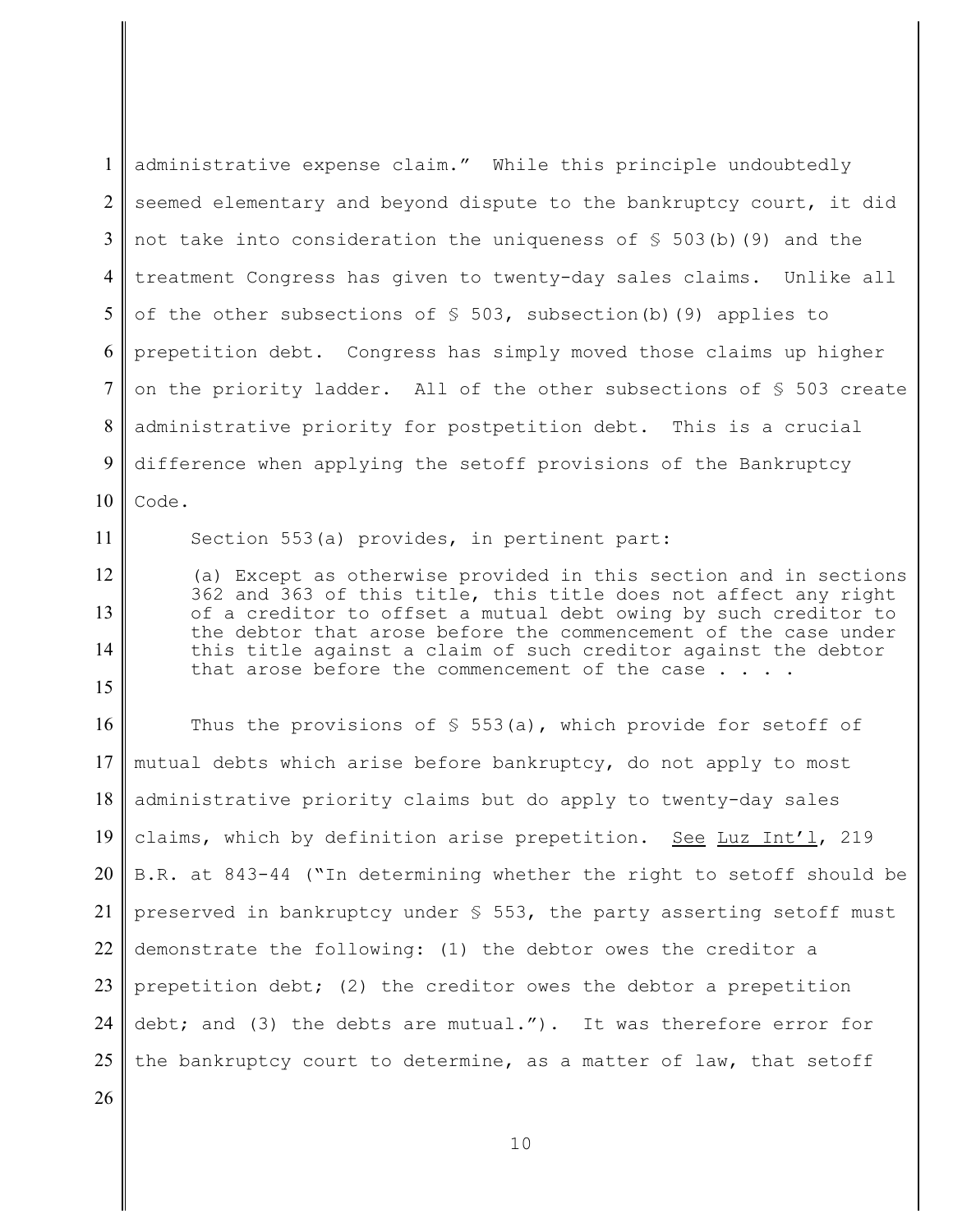1 2

3

22

was not permitted against AGI's twenty-day sales claim.<sup>9</sup>

2. Appellant should not be denied setoff as a matter of equity.

4 5 6 7 8 9 10 11 12 13 14 15 16 17 18 19 20 21 While equitable considerations may be considered in allowing or denying a setoff (Official Comm. of Unsecured Creditors v. Mfrs. & Traders Trust Co. (In re The Bennett Funding Group, Inc.), 212 B.R. 206, 212 (2d Cir. BAP 1997), aff'd, 146 F.3d 136 (2d Cir. 1998)), the sole equitable ground stated by the bankruptcy court had not been established by any evidence in the record. A debtor contemplating reorganization is under no legal obligation to inform suppliers that it is contemplating a bankruptcy filing. Further, AGI did not offer any facts to establish that B&C engaged in any inequitable conduct. Nor did it ever make the argument. The court, sua sponte, raised this issue, perhaps imposing its own value judgment on B&C's behavior. That was not appropriate, particularly in the absence of a compelling circumstance justifying the refusal to permit setoff. United States v. Offord Finance, Inc. (In re Medina), 205 B.R. 216, 223 (9th Cir. BAP 1996) ("Although the allowance or disallowance of a set off [sic] is a decision which ultimately rests within the sound discretion of the trial court, the setoff right is an established part of our bankruptcy laws and should be enforced unless compelling

<sup>23</sup> 24 25 26 AGI does not offer any support for the bankruptcy court's conclusion in its brief. Instead, it argues that we should sustain based on arguments not raised below or considered by the bankruptcy court, including provisions of the Washington Uniform Commercial Code and alleged failure of B&C to follow contractual requirements for asserting a setoff. We decline to consider these issues, which can be raised before the bankruptcy court on remand.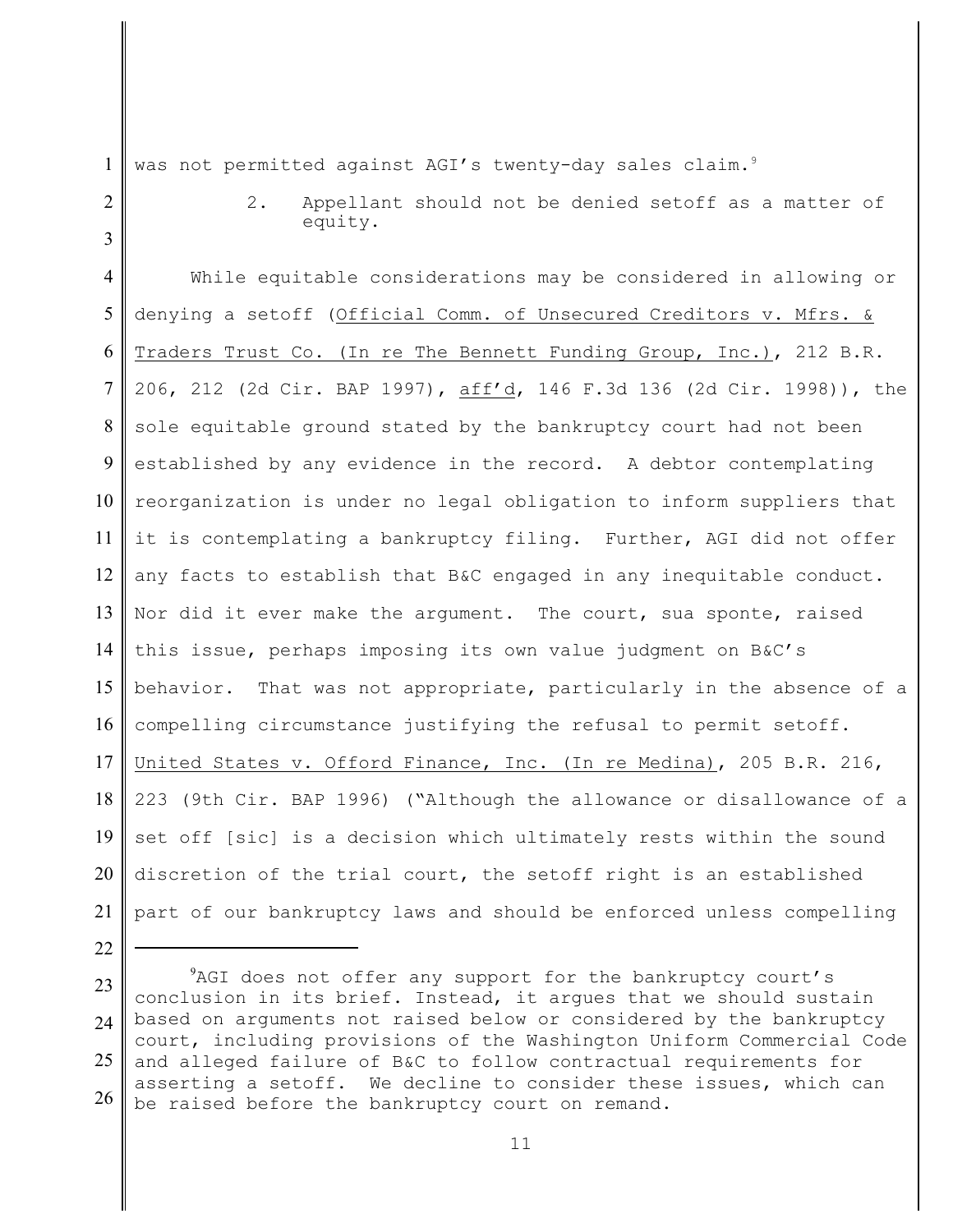1  $\mathcal{L}$ 3 circumstances require otherwise.") (internal citations and quotation marks omitted); see also In re Silver Eagle Co., 262 B.R. 534, 536 (Bankr. D. Or. 2001) (same).

4 5 6 7 8 9 10 11 12 The decision of a supplier to extend credit to a purchaser is a complex one, factoring in the potential profit to be made from a continuing relationship and an assessment of the purchaser's credit. A Chapter 11 filing does not create an insolvency or a risk of nonpayment, it merely confirms its existence and, hopefully, is a first step towards solving the problem. A rule which requires a potential debtor to warn all its suppliers that it is contemplating a filing would make reorganization much more difficult and in many cases impossible.

13 14 15 16 17 Moreover, even if we were to accept the proposition that B&C was under some sort of duty to "warn" AGI that it was contemplating Chapter 11, there is no evidence in the record to support a finding that AGI was in any way harmed by a lack of notice. In addition to its reclamation rights under  $\frac{10}{3}$  546(c),<sup>10</sup> AGI has security and its

26

18

19

 ${}^{10}$ Section 546(c) provides:

(continued...)

<sup>(</sup>c)(1) Except as provided in subsection (d) of this section and in section 507(c), and subject to the prior rights of a holder of a security interest in such goods or the proceeds thereof, the rights and powers of the trustee under sections 544(a), 545, 547, and 549 are subject to the right of a seller of goods that has sold goods to the debtor, in the ordinary course of such seller's business, to reclaim such goods if the debtor has received such goods while insolvent, within 45 days before the date of the commencement of a case under this title, but such seller may not reclaim such goods unless such seller demands in writing reclamation of such goods--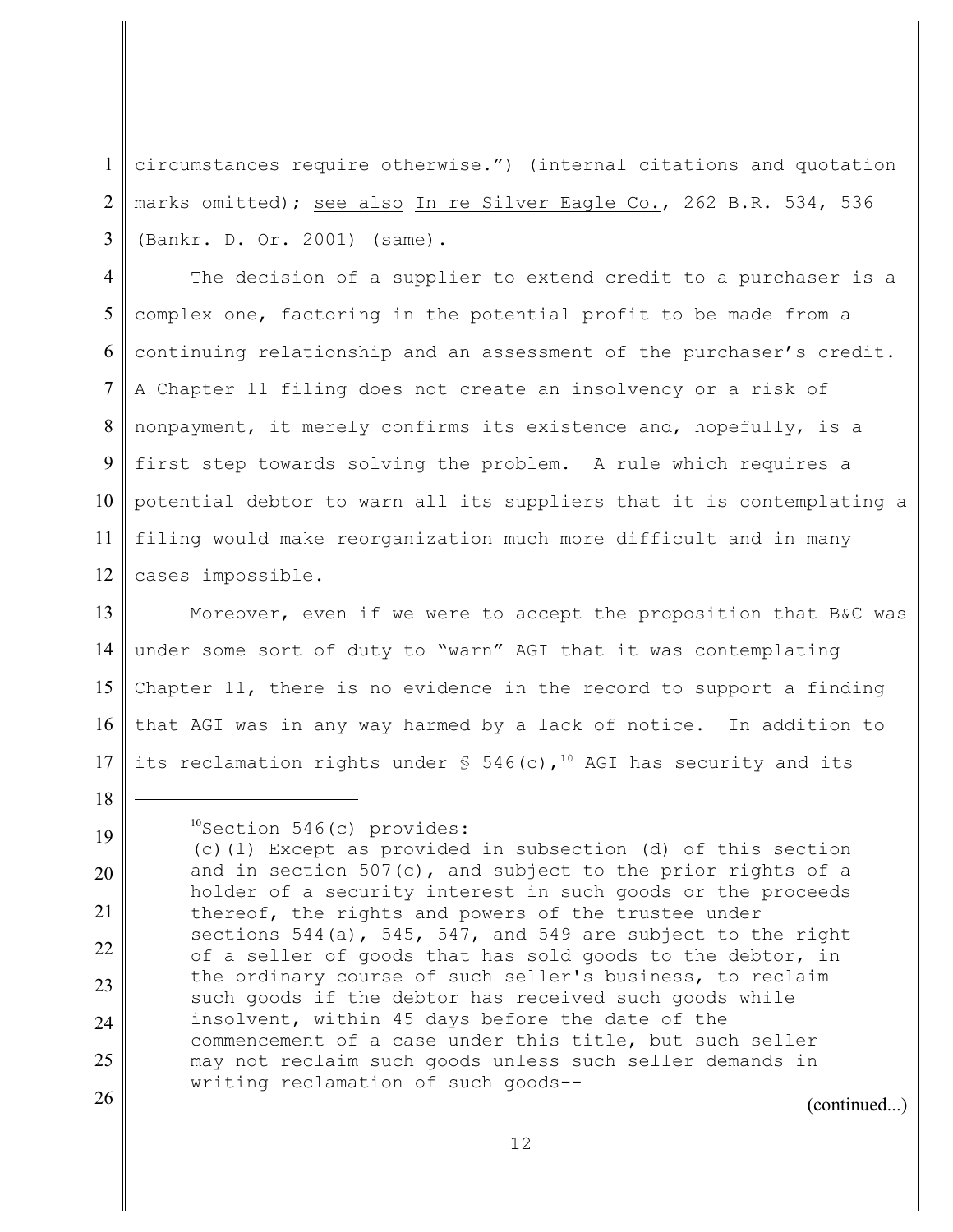1  $\mathcal{L}$ 3 4 5 6 7 8 9 administrative priority pursuant to  $\frac{1}{5}$  503(b)(9) for its twenty-day sales claim. There is accordingly no basis to void B&C's right to setoff on equitable grounds. Silver Eagle, 262 B.R. at 537 ("The Trustee purports to base his request for denial of the setoff on the court's discretionary power to deny setoff based on general equitable principles. However, this case does not have the type of facts or the procedural posture that provide a sufficient basis for the court to exercise its discretion to overcome the statutory presumption favoring preservation of setoff rights.").

10

21

3. The consideration of setoff is premature.

11 12 13 14 15 16 17 18 19 20 Even though the court's refusal to allow setoff was an abuse of discretion as it was based on equitable grounds not supported by law or fact, B&C has not established that a right of setoff exists here. Rather, we must remand for application of the appropriate standards for determining whether to grant a setoff. Medina, 205 B.R. at 223 ("Because the court did not cite any compelling circumstances for not allowing the setoff (other than those discussed above), the court's refusal to allow set off [sic] was an abuse of discretion and the case should be remanded to allow the court to apply the appropriate standards.").

 $10$ (...continued)

22 23 24 25 26 (A) not later than 45 days after the date of receipt of such goods by the debtor; or (B) not later than 20 days after the date of commencement of the case, if the 45-day period expires after the commencement of the case. (2) If a seller of goods fails to provide notice in the manner described in paragraph (1), the seller still may assert the rights contained in section 503(b)(9).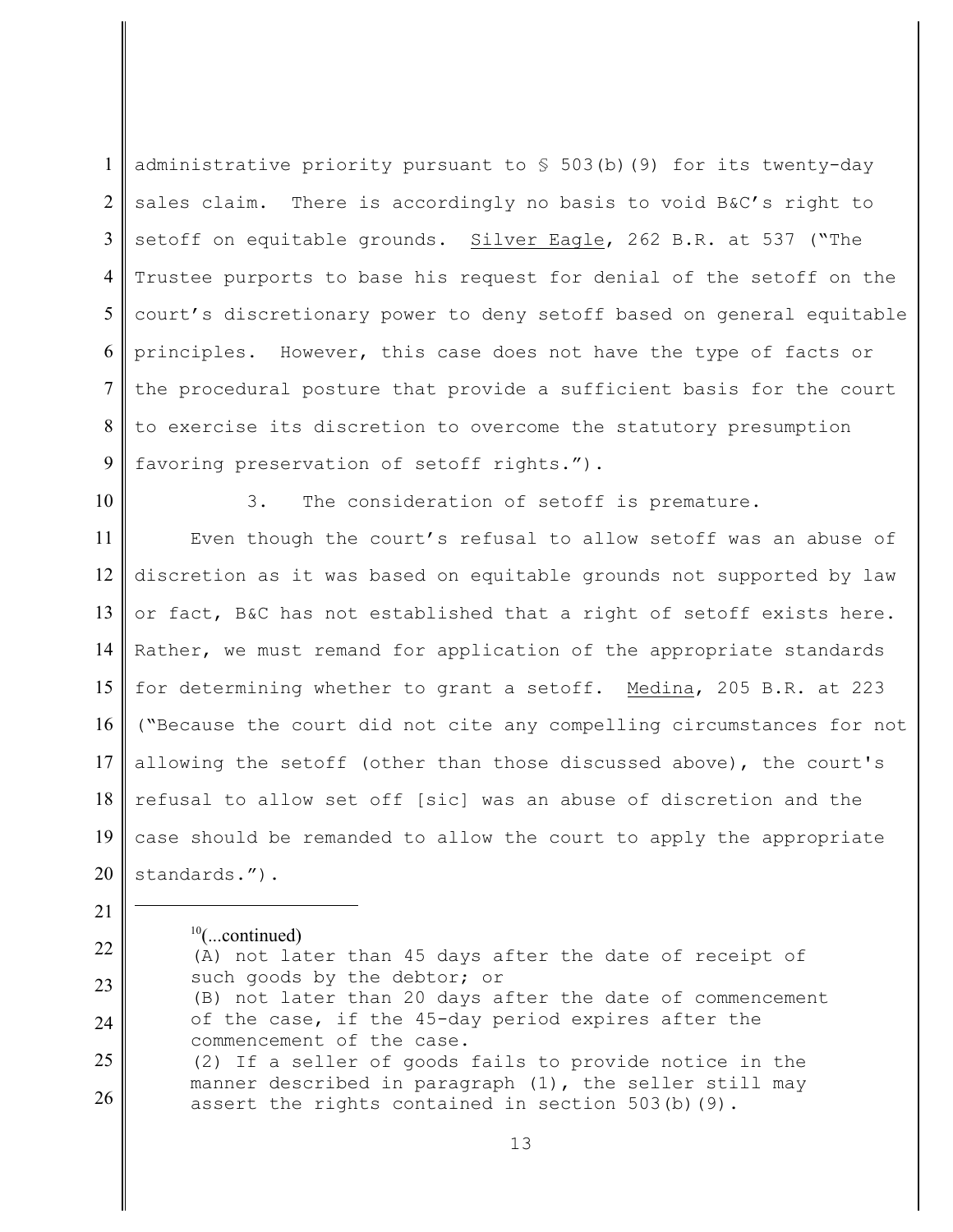1  $\mathfrak{D}$ 3 4 5 6 7 8 9 10 11 12 13 14 As noted in Luz International, mutuality does not exist in "the absence of a debt owing from" the creditor. Luz Int'l, 219 B.R. at 845. At this point, the record has not established the existence of such a debt. The contentions by B&C that AGI breached the pricing agreement and wrongfully terminated the rebate program are nothing more than contentions alluded to in the papers and in the arguments of counsel. In fact, no contested matter or adversary proceeding has been commenced against AGI to determine the parties' rights under the Master Supply Agreement, its pricing provisions or the rebate program. Thus, at present, there really is nothing for B&C to set off against the various AGI claims. If and when such claims are asserted in proper form and adjudicated by the bankruptcy court, then any and all defenses, setoffs, and counterclaims can be considered. Id.

## V. CONCLUSION

15

16 17 18 19 20 Section 503(b)(9) administrative priority is not limited to unsecured claims. We accordingly AFFIRM the ruling of the bankruptcy court that AGI is entitled to an administrative priority claim for goods received by B&C in the twenty-days before bankruptcy and in the ordinary course of business.

21 22 23 24 25 26 We hold that B&C is not denied setoff rights pursuant to  $$553$ of the Code against any twenty-day sales claim or other claims AGI has, and that there presently is no equitable basis for denial of these setoff rights in the record. Accordingly, we REVERSE the bankruptcy court's denial of B&C's setoff rights and we REMAND for further proceedings consistent with this opinion.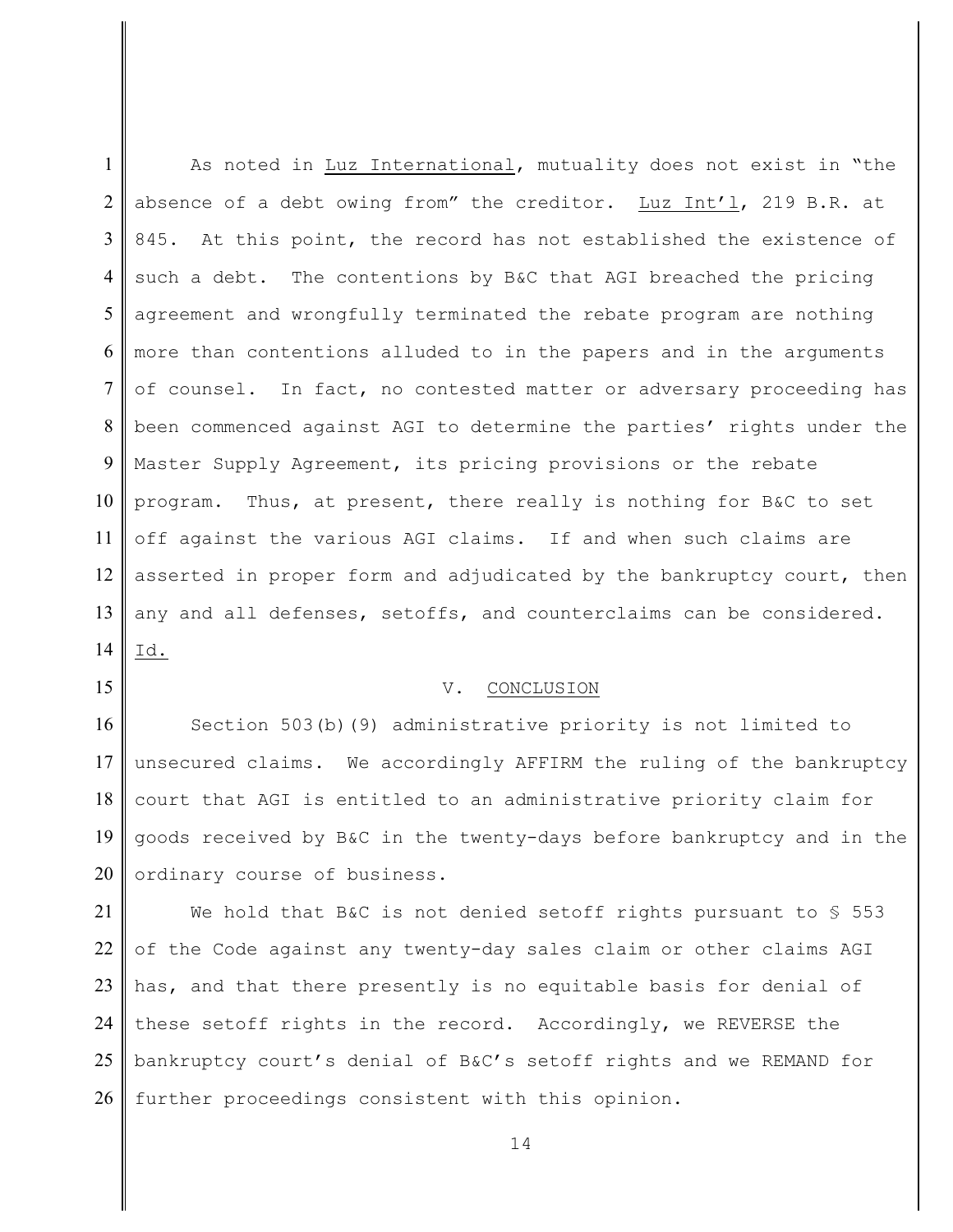1  $\mathfrak{D}$ JAROSLOVSKY, Bankruptcy Judge, concurring in part and dissenting in part:

3

4 5 6 7 8 I agree with the majority's disposition of the setoff issues. I respectfully dissent from their overly-sterile conclusion that a fully secured creditor can also have rights under  $\S$  503(b)(9). Not only is my statutory analysis different, but I see compelling policy reasons for a different result.

9 10 11 12 13 I do not see the issue of whether a secured creditor can be entitled to an administrative expense claim being as simple as the "plain meaning" analysis of the majority. It is considerably complicated by the amendment to  $\frac{1}{503}$ (b)(1)(B)(i) of the Code made by Congress at the same time it added  $\S$  503(b)(9).

14 15 16 17 18 19 20 21 22 23 24 25 26 At the same time as Congress was adding  $\S$  503(b)(9), it amended § 503(b)(1)(B)(i) by adding the language "whether secured or unsecured" to the section, thus resolving the disagreement as to whether a secured tax could be entitled to administrative priority. However, § 503(b)(9) does not include the same language. It is generally presumed that Congress acts intentionally when it includes particular language in one section of a statute but omits it from another. Keene Corp. v United States, 508 U.S. 200, 208 (1993); City of Chicago v. Envtl. Defense Fund, 511 U.S. 328, 338 (1994). If Congress had intended that all administrative expenses have priority regardless of secured status, it would certainly have added "whether secured or unsecured" in the first sentence of § 503(b) and not in just one of nine enumerated subsections.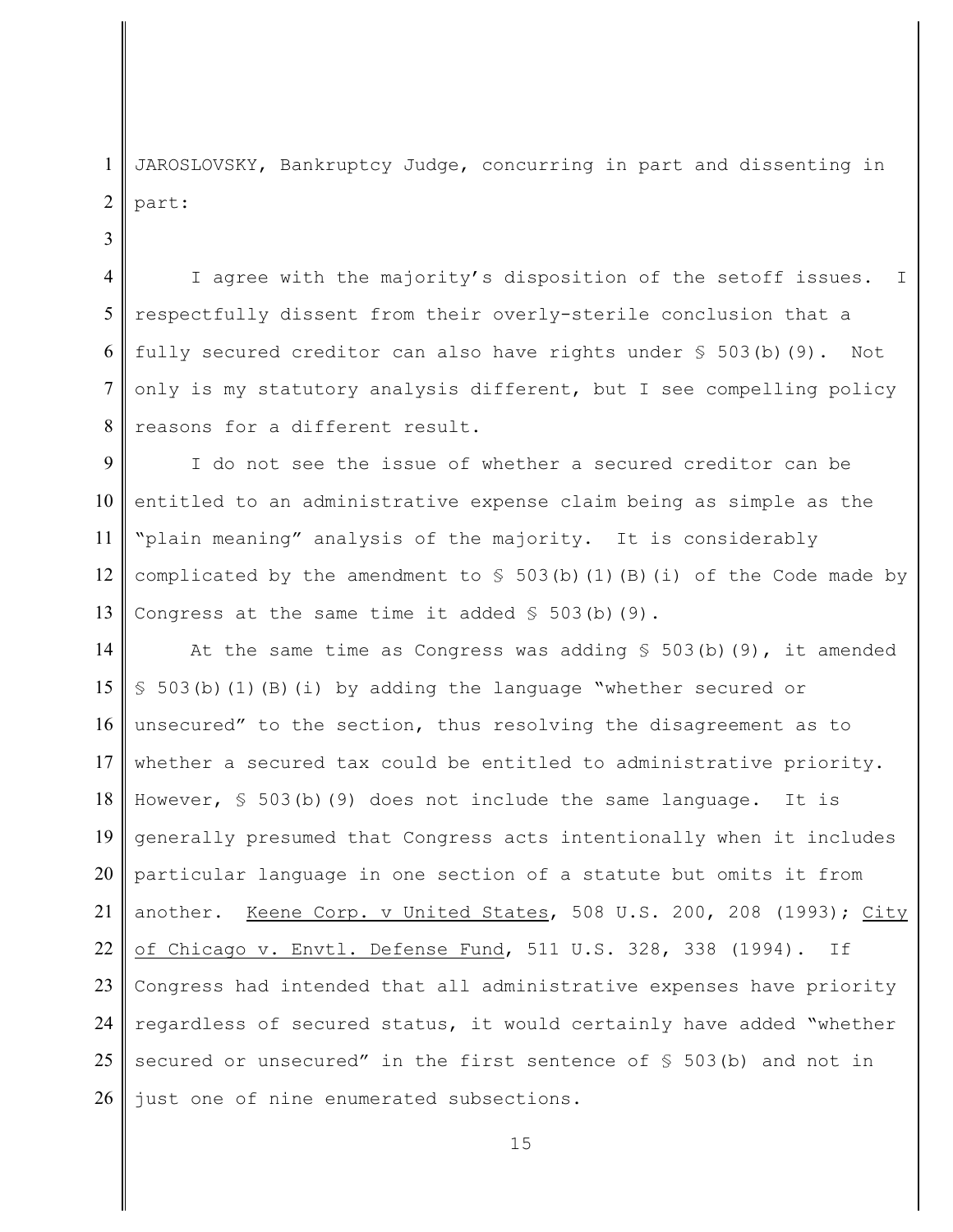1  $\mathcal{L}$ 3 4 5 6 7 8 9 10 11 12 13 14 Moreover, some fundamental policy considerations are at stake in this case. While allowing a priority claim to a secured creditor may not have a big impact in most Chapter 7 cases, it can make a huge difference in a Chapter 11 case like this one. If AGI's \$6 million claim is entitled to priority status,  $\frac{129}{a}$  (9)(A) requires that it must be paid in full in cash upon confirmation. If it is treated as a secured claim, it still must be paid in full but is subject to cramdown pursuant to  $\frac{129(b)(2)}{b}$  (2)(A). If we incorporate by implication the "secured or unsecured" language into  $\S$  503(b)(9), we may be in effect giving a secured creditor veto power over a plan of reorganization when  $\frac{129(b)}{2}$  (A) and sound bankruptcy policy dictate that a secured creditor can be forced to accept a plan which is fair and equitable to it, honors its secured status and pays its secured claim in full over time.<sup>11</sup>

15 16 17 18 19 20 21 22 23 Provisions of the Bankruptcy Code cannot be read in isolation but should be interpreted in light of the remainder of the statutory scheme. United Savings Ass'n v. Timbers of Inwood Forest Assocs., Ltd., 484 U.S. 365, 370-72 (1988); In re Howard, 972 F.2d 639, 640 (5th Cir. 1992); In re Kaveney, 60 B.R. 34, 36 (9th Cir. BAP 1985). This is sometimes difficult when Congress has made an isolated change to one section of the Code without providing specific guidance as to how the new section is to be integrated. However, I see our proper role as meeting this challenge.

<sup>25</sup> 26  $11$ These are not merely hypothetical concerns. The issue of how to treat AGI's claims in a plan of reorganization is now pending before the bankruptcy court.